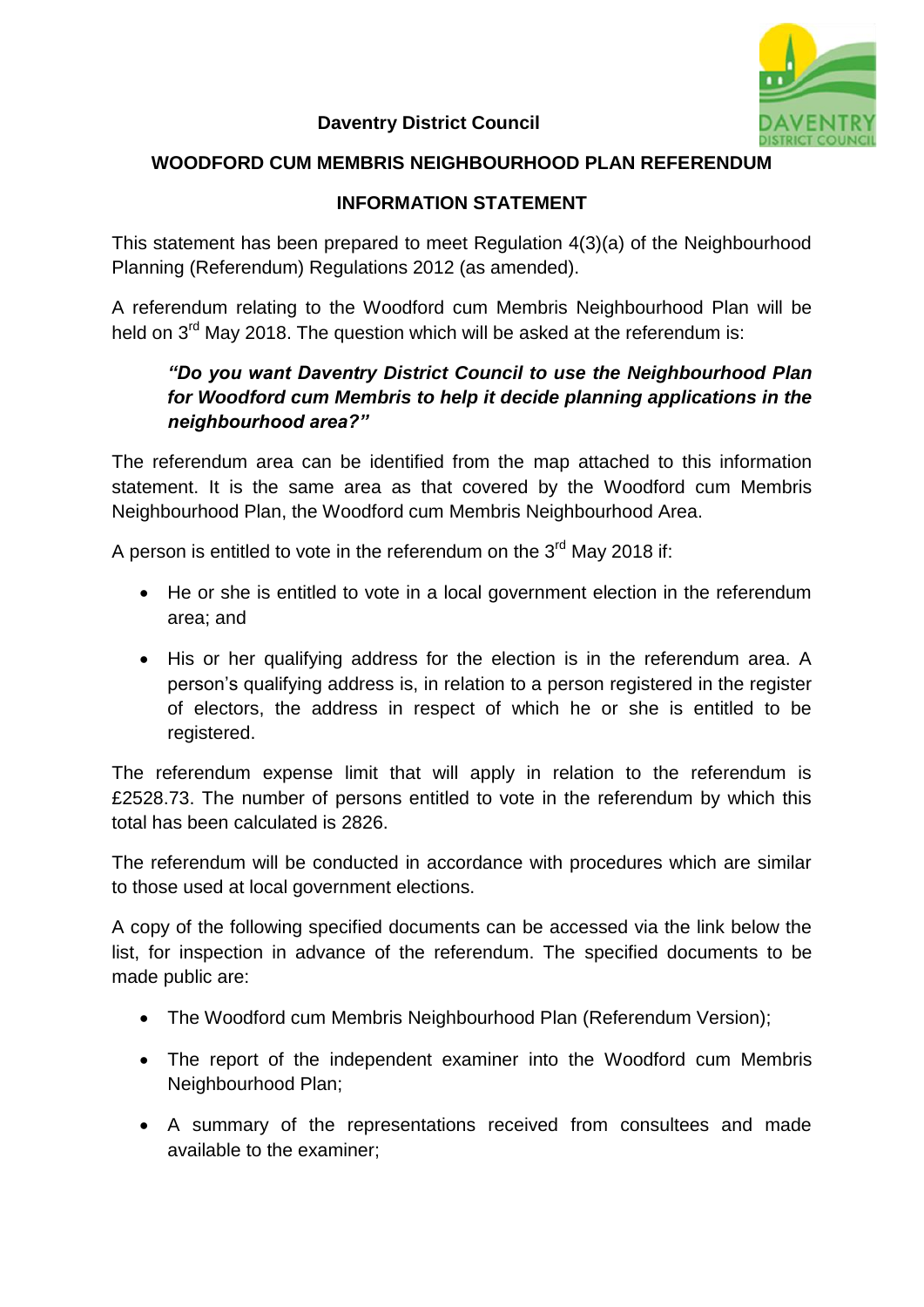- A statement prepared by Daventry District Council confirming that the plan is compliant with the legislation; and
- A statement setting out general information on Town and Country Planning, including Neighbourhood Planning and the purpose of the referendum.

These documents can be found on the Submitted Neighbourhood Plan web page:

[www.daventrydc.gov.uk/neighbourhoodplanning](http://www.daventrydc.gov.uk/neighbourhoodplanning)

Alternatively, hard copies can be viewed at the following locations:

- Daventry District Council Offices (Lodge Road, Daventry, NN11 4FP)  $\circ$  Monday to Thursday 9.00 - 17.00, Friday 9.00 - 16.30
- Woodford Halse Library (School Street, Woodford Halse, NN11 3RL)
	- o Wednesday and Saturday 10.00-14.00
	- o Thursday and Friday 14.00-18.00
- Co-operative Food Supermarket (Phipps Road, Woodford Halse, NN11 3TW)
	- o Monday to Sunday 07.00-22.00